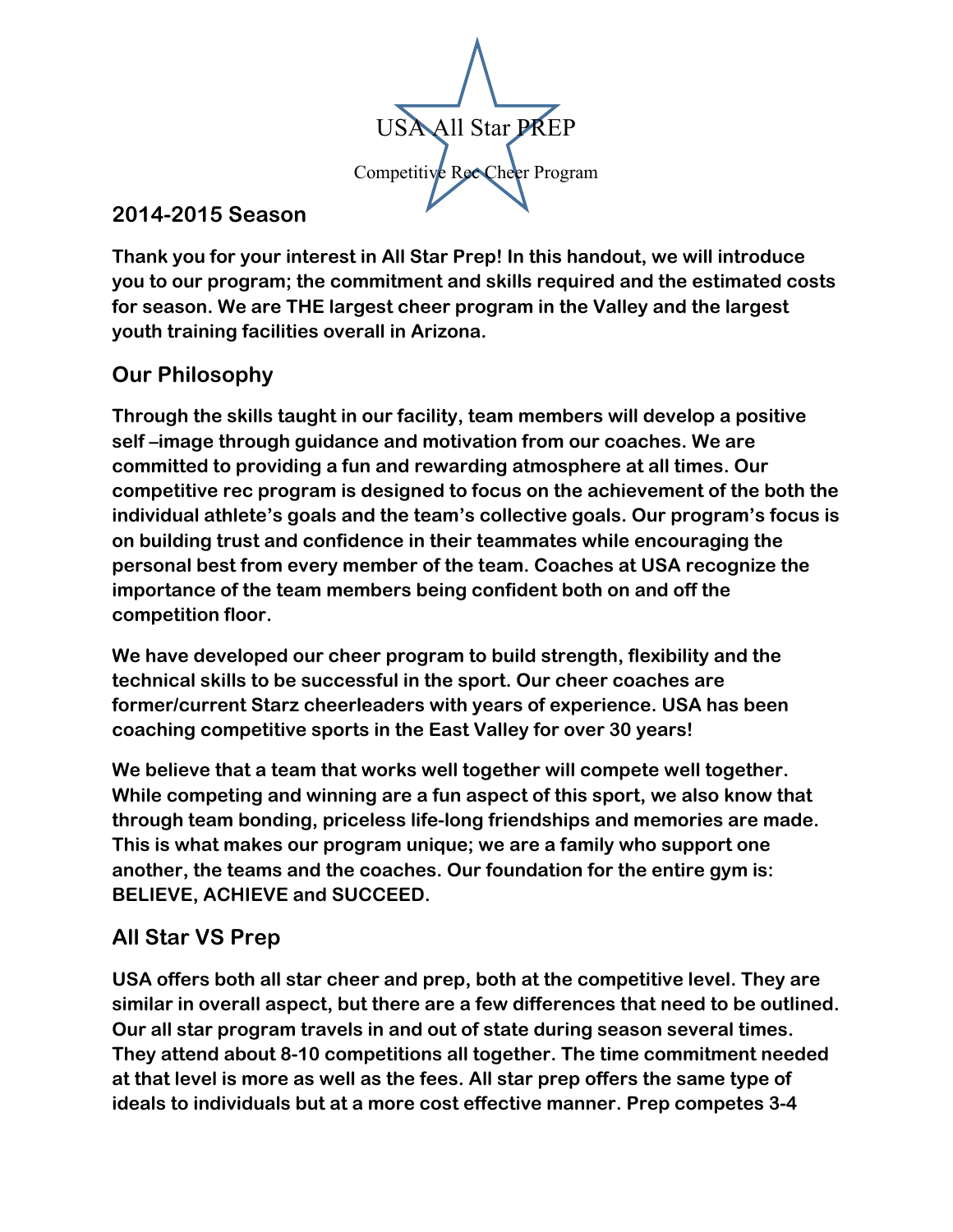**times a season, in state. Our routines are 2 minutes vs 2.5 minutes. The same USASF general rules and guidelines are followed. This program is a great feeder program to our Starz program and also allows athletes to have more free time.** 

#### **Prep Team Placements and Tryouts Parent Info Meeting: Monday, September 22nd @7:00pm Tryouts: Saturday, September 27th Ages 6-10 2:00-4:00pm Ages 11-18 4:00-6:00pm Practice starts October 6th at our Queen Creek location**

**USA follows all USASF guidelines and rules for all teams. Each level has requirements that are carefully considered in all decisions. USA places levels that are best fit for the team strengths and places individuals where we think would be in the athletes best interest as well as the team. Formations and positions on teams are also part of the score sheets and well thought out by our coaching staff. All our competitions are held in the Phoenix area.** 

## **Practice**

**Teams will have assigned practice times at the gym and additional practices as needed. Extra classes are not required, but encouraged as an element of being on a competitive team. Additional practice may be called prior to competitions if necessary. Team members are REQUIRED to be at practice on time and in appropriate attire. Hair should be up in ponytail secure with a bow. Wearing inappropriate practice clothes may create safety issues and will not be permitted. Attendance is key when involved in any team sport. If one athlete is missing, a stunt group is left to stand all practice, formations are off and pyramid- that requires each athlete- is unable to be practiced. We encourage all athletes to not miss unless for a school graded event. Please take all vacations during summer or when the gym is closed.** 

## **Financial**

**An estimate of the fees for the 2014-2015 season are attached. We have also outlined a preliminary competition schedule. While every effort is made to work with parents, being on a competitive team does involve a financial commitment. It is imperative that fees be paid on time to keep the athlete in good standing to participate. All fees are to be paid directly to the gym. The fees include, but may not be limited to; monthly gym tuition, uniforms, registration fees and event fees.** 

**Tumbling Skills Required for Team Level Placement:**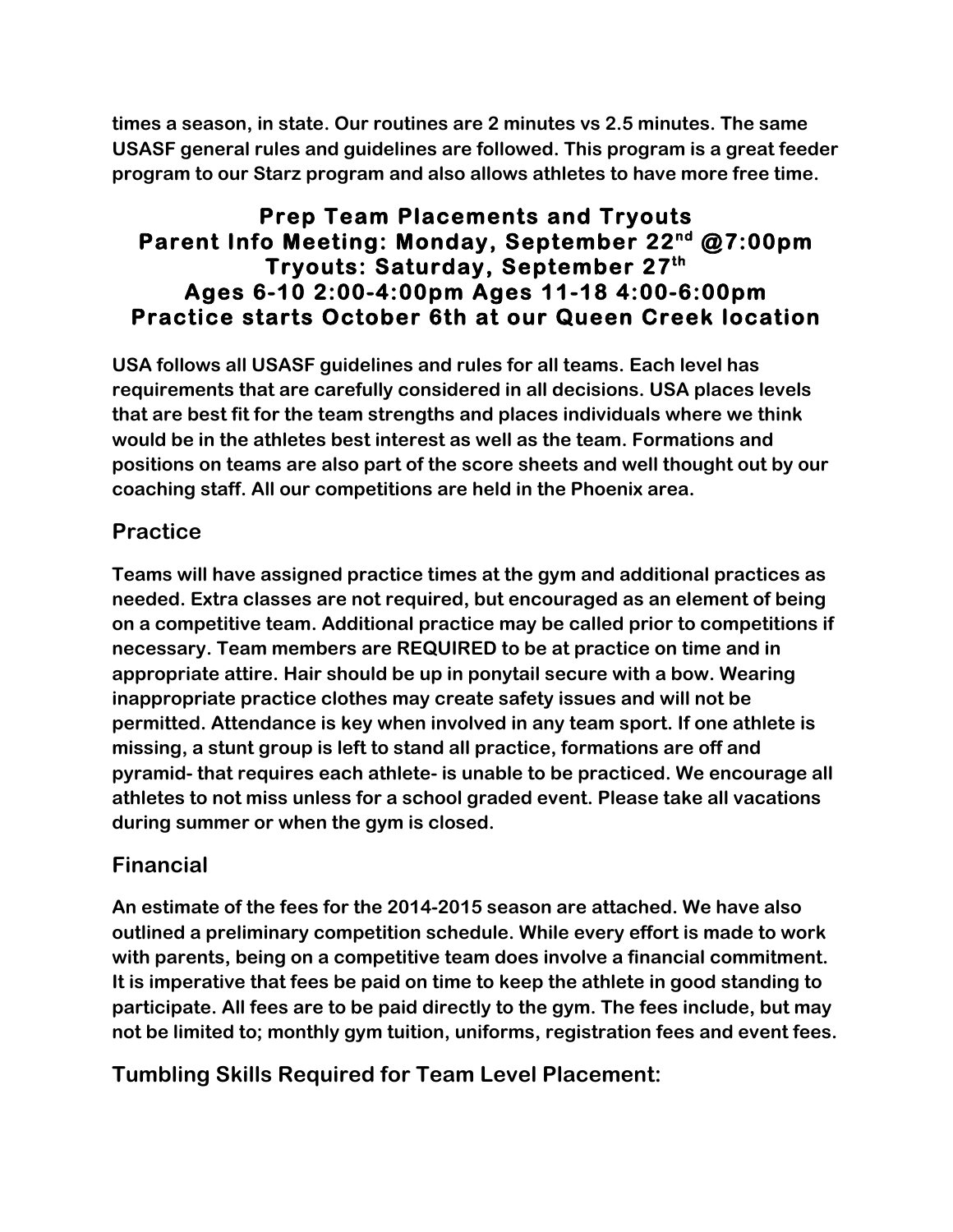**Level 1:** 

**Required: No specific tumbling required**

**Skills that we compete: front and back walkovers, forward rolls, cartwheels, round offs and combo level 1 passes.** 

**Level 2:**

**Required: Round off to a back handspring with light spot**

**Standing back handspring**

**Skills that we compete: Standing front and back handsprings, back walkover back handsprings, round off back handsprings and level 2 combo passes.**

**Level 3:**

**Required: Standing back handspring**

**Running round off back handspring**

**Running round off back handspring back tuck**

**Toe touch to two back handsprings**

**Skills we compete: Standing handspring, jump combinations, running round off back handspring back tucks, level 3 combo running and standing passes.** 

#### **Estimated Costs and Gym Fees for the 2014-2015 Season**

**USA offers family/multiple class discounts:**

**20% discount off of the second child/class tuition**

**30% discount off the third child/class tuition**

**Registration Fee: Annual registration for USA Youth Fitness Center is \$35 per child. USA offers several benefits for being a member including reduced gym activity fees, open gym access, monthly coupons via email and a free USA Tshirt.** 

#### **Annual USASF Registration Fee: \$30**

**Each athlete is required to be registered with our governing board to compete at events as well as be covered under event producer catastrophic insurance. A copy of the athletes birth certificate is also required at tryouts. We upload and**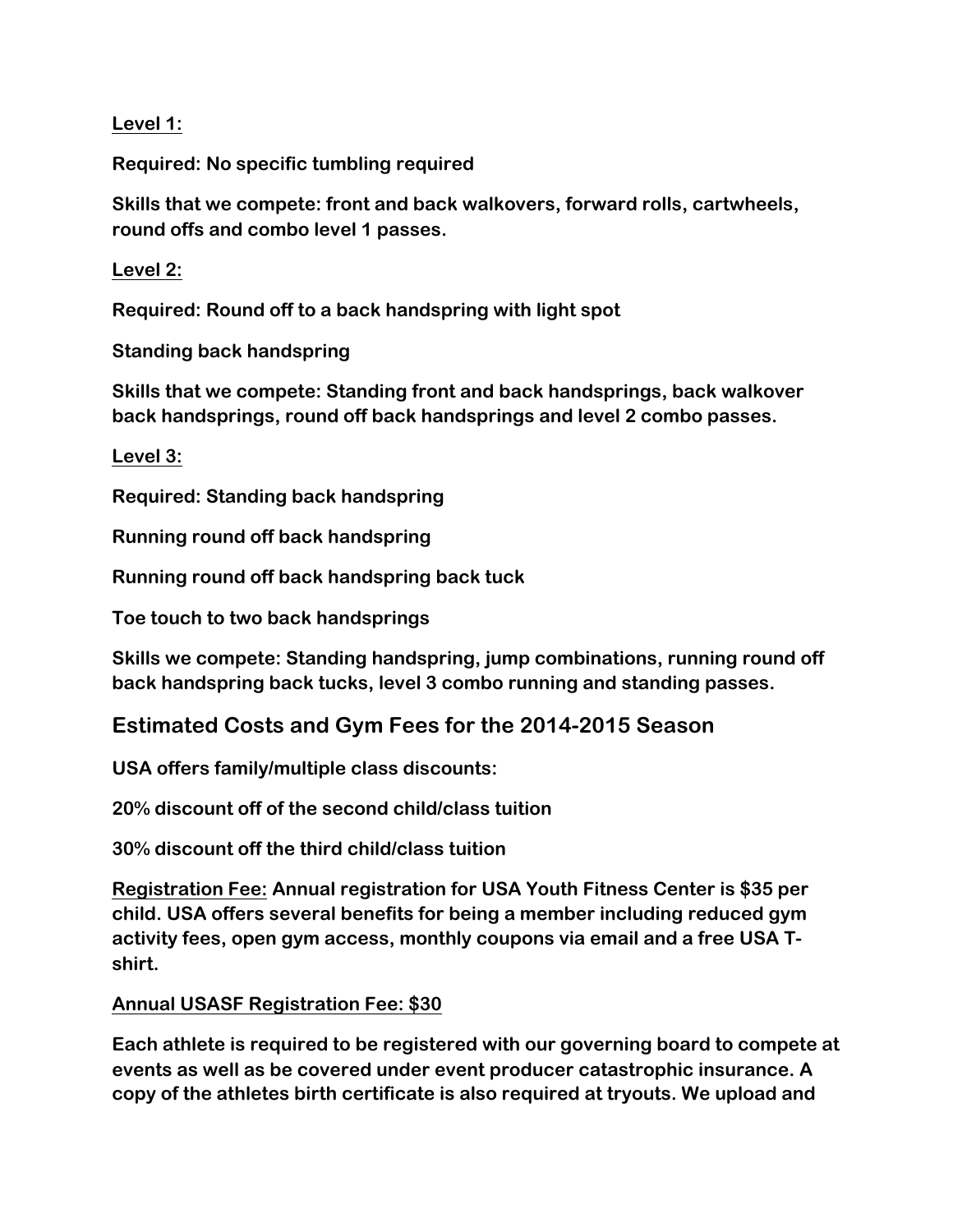**shred the copy to the USASF website to prove athletes age and follow the USASF competition requirements.** 

**Monthly Tuition: Tuition for All Star Prep teams at USA is \$100 a month. This pays for four 1 hour classes a month.**

**Tumbling Classes: USA offers beginning, intermediate and advanced tumbling classes specifically designed for cheer team members. Team members receive a 50% discount on all tumbling classes.** 

**iFly Classes: USA offers classes designed for flyers. This class focus is on body, core control and air awareness. We learn to master our body positions on the floor in a dance room and teach good technique and tips for airtime. We believe in safety first and this class is required for all USA All Starz flyers to attend.** 

**Uniform Fees: 100% due when ordered Full Uniform/Bow/Shoes: \$200 Uniform Top: \$65 Uniform Bottom: \$40 Shoes: \$75 Bow: \$20 Jacket and Pants: \$180 USA Sweats (optional- NOT required) Competition Fees: \$230 estimated cost for instate competitions Total Estimated Cost: \$495 (tuition not included) for the 2014-2015 calendar year**

# **PRELIMINARY**

## **2014-2015 USA All Star Prep Competition Schedule**

**January 24, 2015 Grand Canyon Championship Mesa Convention Center**

**March 8, 2015 USA-Arizona Open Jobing.com Arena**

**April 18/March 21 2015 PX Grand Championships Jobing.com Arena**

**\*Athletes are required to attend. All Competitions are required\***